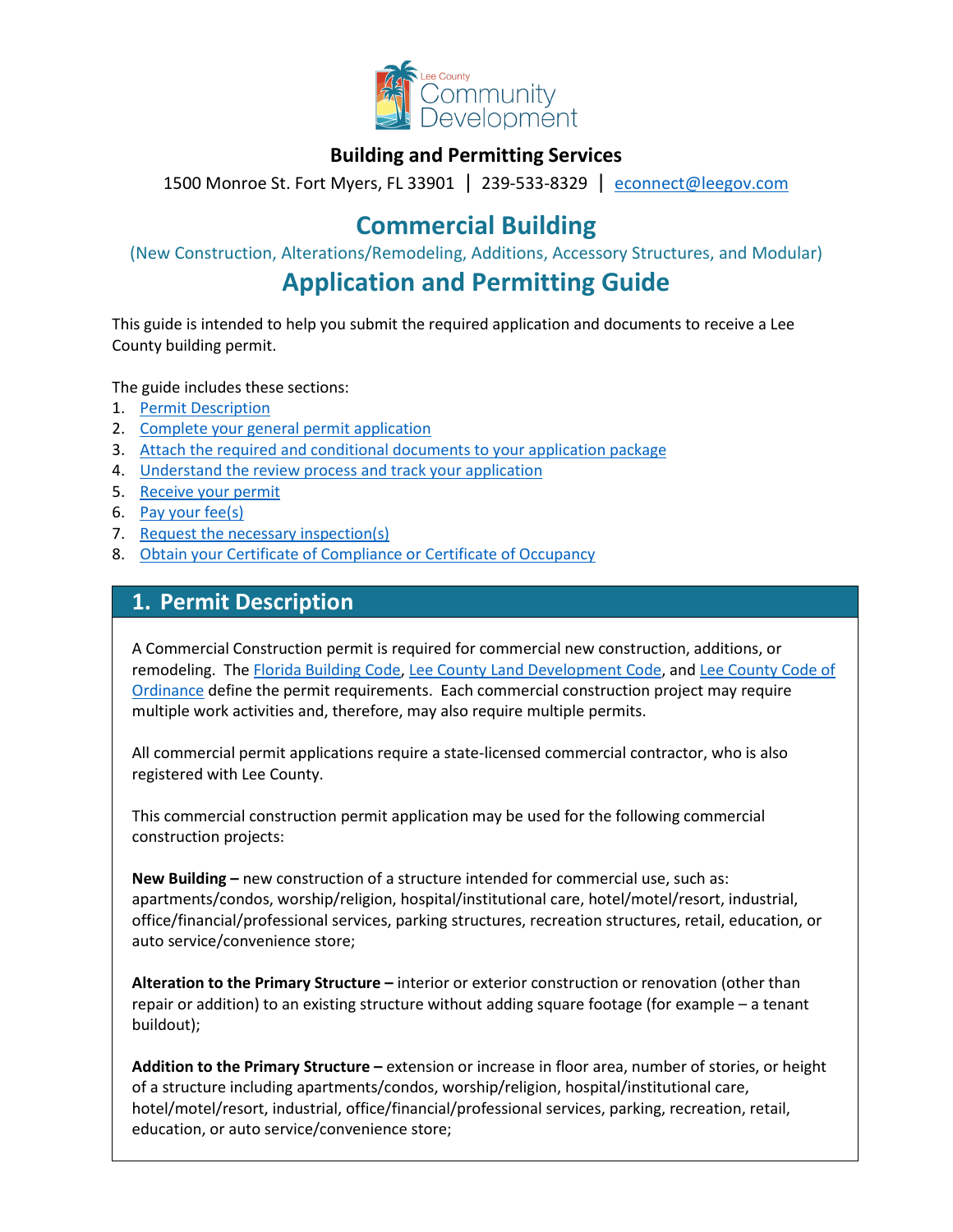**Accessory Structure –** new construction or alteration of structures on the property that are not part of the primary building including awning/canopy, garage/vehicle shelter, deck, dumpster, gazebo, glass/screen/vinyl room, greenhouse, playground/recreational equipment, pole barn, pool enclosure, shed, unenclosed structure (other than aluminum), utility room or any agricultural structure in the FEMA Special Flood Hazard Area;

**Modular/manufactured building –** new closed construction facilities, installed or erected as a finished building or part of a finished building with limited availability for inspections, used for worship/religion, hospital/institutional care, office/financial/professional service, recreation, restaurant, retail, sales, or education;

**Commercial-Other Uses –** Slabs, radio/TV antennas, water tanks, lift stations, or modular buildings specifically related to cell towers.

Each use may require multiple work activities; therefore, refer to the applicable codes, which may include but are not limited to:

- − [Florida Building Code](https://codes.iccsafe.org/codes/florida) 7th Edition (2020)
- − [Florida Statute](http://www.leg.state.fl.us/Statutes/index.cfm?Mode=View%20Statutes&Submenu=1&Tab=statutes)
	- o Chapter 553 Florida Building Code
	- o Chapter 489 Construction Contracting
- − Florida Fire Prevention Code 7th Edition (2020)
- − [Lee County Ordinance NO: 00-26–](https://www.leegov.com/bocc/Ordinances/00-26.pdf) Construction Licensing Board
- − [Lee County Administrative Code 12-6–](https://www.leegov.com/bocc/Administrative%20Codes/AC-12-6.pdf) Contractor Certificates
- − [Lee County Land Devleopment Code](https://library.municode.com/fl/lee_county/codes/land_development_code?nodeId=LADECOLECOFL)
	- $\circ$  Chapter 6 Buildings and Building Regulationrs
	- o Chapter Chapter 22 Historic Preservation
	- $\circ$  Chapter 34 Zoning

**Need Help?** Contact us @ [PODPlanREV@leegov.com](mailto:PODPlanREV@leegov.com) with your detailed questions.

## <span id="page-1-0"></span>**2. Complete the General Permit Application**

*A complete application package consists of the application (paper or online) and all required supporting documents.*

All applicants are encouraged to use Lee County's eConnect online permitting system to apply for permits. **CONTRACTORS ARE REQUIRED TO USE ECONNECT.**

## **A. Paper Application Package**

**Paper applications can only be submitted by Owner-Builders.** Complete the [paper application](https://www.leegov.com/dcd/PermittingDocs/CommercialBuildingPermitApplication.pdf) and attach all of the required and conditional documents described in this guide, including the [Owner-](https://www.leegov.com/dcd/PermittingDocs/OwnerBldrDisclosure.pdf)[Builder Disclosure Statement.](https://www.leegov.com/dcd/PermittingDocs/OwnerBldrDisclosure.pdf) INCLUDE FOUR COLLATED SETS OF PLANS for paper submissions.

A paper application package must be submitted in person to the Building Department. The office is located at the Lee County Public Works Building, first floor, 1500 Monroe St., Fort Myers, FL 33901.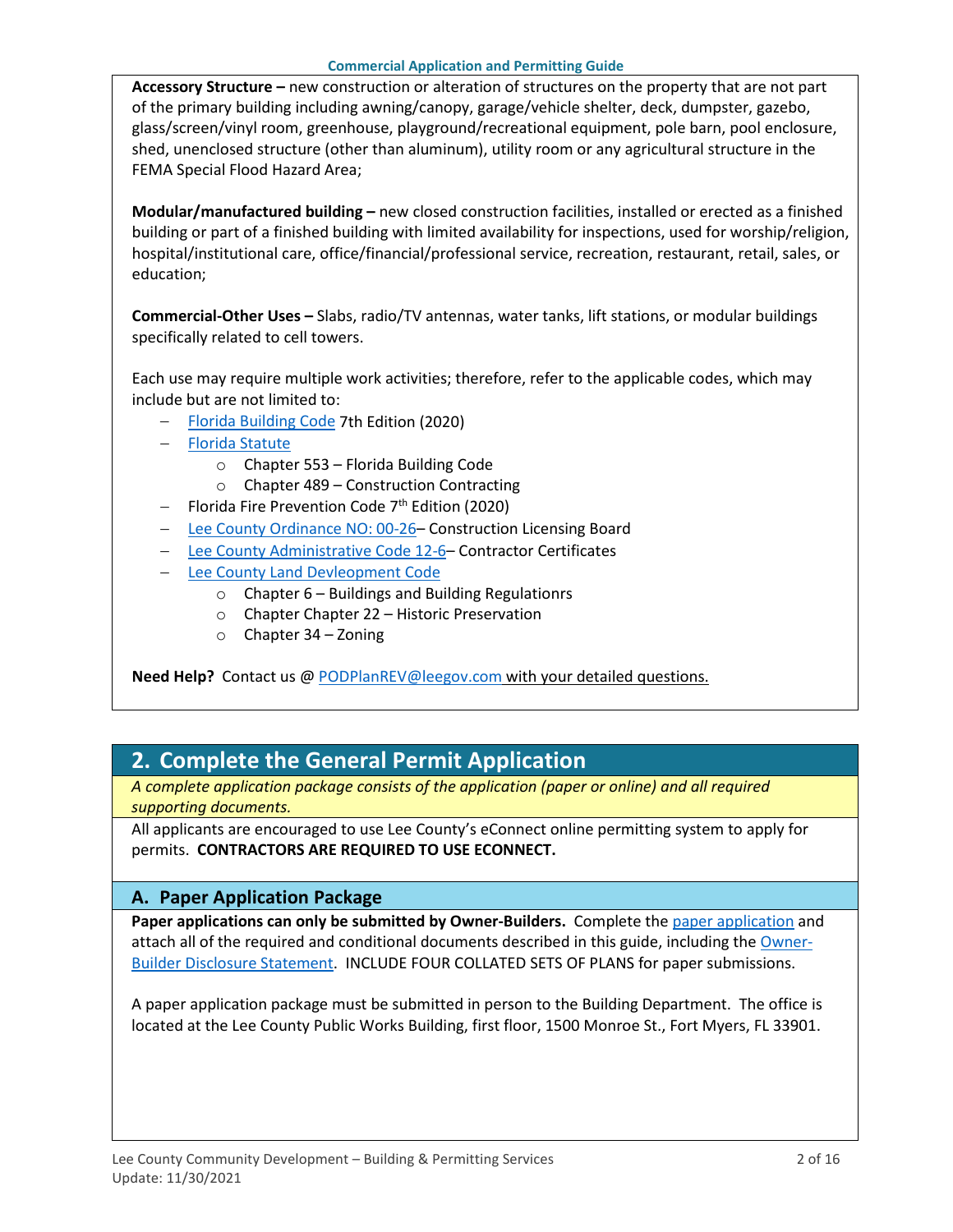## **B. eConnect Application Package (Electronic Submission)**

#### **Register for eConnect**

To apply for a Lee County permit online, you must first register at [eConnect.](https://accelaaca.leegov.com/aca/) Instructions for **New Users: Register for an Account** are included on the eConnect login page.

Review th[e eConnect Users Guide](https://www.leegov.com/dcd/Documents/eServ/eConnect/eServicesGuide.pdf) for more details about using eConnect (including requirements for electronic sealing of drawings by design professionals, per Florida Statute 471.025 or Florida Statute 481.221).

Also see **eConnect Instructions** highlighted throughout this guide.

#### **eConnect Steps**

Once you have logged into [eConnect,](https://accelaaca.leegov.com/aca/) select the *Permitting* menu to *Create an Application*. Review the general disclaimer terms and select the checkbox to *Continue Application*.

#### **1. Select a Record Type**

On the *Select a Record Type* screen, select **Commercial or Multi-Family (townhouse, condo, apt)** >> then select the appropriate starting point**:** 

- **Commercial New Building**
- **Commercial Alteration to Primary Structure (includes Buildout; excludes additional square footage)**
- **Commercial Addition to Primary Structure (includes Remodeling)**
- **Commercial Accessory Structure (New, Addition or Remodel)**
- **Commercial Modular Building**
- **Commercial – Other (Slabs, Radio/TV Antennas, Water Tank, Lift Stations)**

Or search on the term *Commercial*. Select the radio button and *Continue Application*.

- **2. Provide the Property Information** (\* indicates required fields) to identify the property for which the permit will be used. Lookup the property information using one of the options below, then click *Search:*
	- Address (using the required fields Street No., Street Name); or
	- Parcel (using Parcel Number).

**eConnect Instructions:** If multiple addresses are found, they will be displayed in the *Address Search Result List.* Use the radio button to select the desired record, then click *Select.*

Once search results are displayed, the other fields on the screen will automatically populate. Review information for accuracy and *Continue Application.*

#### **3. Applicant and Contacts**

If a licensed contractor is providing the service for this permit, they must have either a Stateissued license registered with Lee County or have a Lee County-issued certificate of competency. Both require a current Certificate of Insurance for liability and workers' compensation AND/OR a current workers' compensation exemption status with the State of Florida. Verify Lee County contractor registration at [Contractor Search](https://www.leegov.com/dcd/ContLic/ActCont) or contact Contractor Licensing at [ContractorLicensing@leegov.com](mailto:ContractorLicensing@leegov.com) or 239-533-8895.

Note: If the applicant is an owner-builder and not a licensed contractor, an Owner-Builder [Disclosure Statement](https://www.leegov.com/dcd/PermittingDocs/OwnerBldrDisclosure.pdf) must be attached to the application.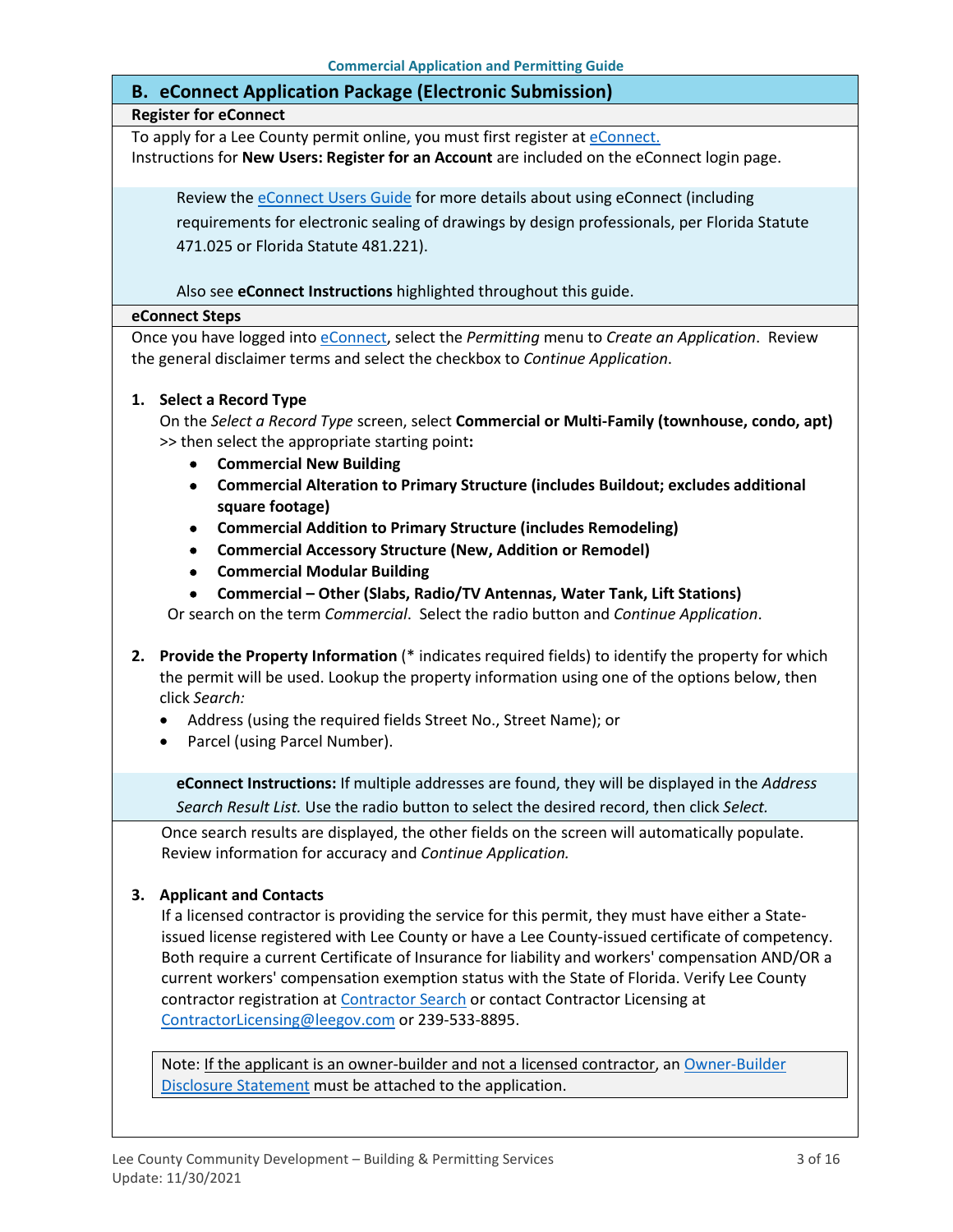To associate the Applicant and Contact(s) with the permit application, use either: *Select from Account* or *Add New*.

Note: The Applicant listed in eConnect will receive all notifications from the County related to their application.

### **4. Project Detail Fields**

- a) Complete all applicable fields. An explanation of certain fields has been provided below for your reference.
- **Project Name:** What is the name of the project?
	- o For Commercial Projects input the Project's Business Name (associated with the Business License) as the Project Name
	- $\circ$  For Residential Projects input the name of the community/subdivision or city as the Project Name
- **Brief Description of Proposed Work:** Provide enough detail for the reviewer to understand the permit-related details of the project and *Continue Application.*

### b) Complete the Type of Use field based on the record type chosen:

**Commercial New Building** OR **Commercial Alteration to Primary Structure (includes Buildout; excludes additional square footage)** OR **Commercial Addition to Primary Structure (includes Remodeling)**

• **Type of Use:** (Options: *Apartment / Condo 3 or 4 units; Apartment / Condo 5 or more units; Church, Religious Building; Hospital, ALF or Institutional Building; Hotel, Motel, Timeshare; Industrial Building; Office, Bank and Professional Building; Other; Parking Garage; Recreation Building; Restaurant; Retail Building; School, Educational Building; Service Stations, Gas Station, Repair Garage, Convenient store*)

### **Commercial Modular Building**

• **Type of Use:** (Options: *Church, Religious Building; Hospital, ALF or Institutional Building; Office, Bank and Professional Building; Recreation Building; Restaurant; Retail Building; Sales Center; School, Educational Building*)

## **Commercial Accessory Structure (New, Addition or Remodel)**

• **Type of Use:** (Options: *AG Floodplain; Awning or Canopy; Carport; Deck; Detached Garage; Dumpster; Gazebo; Glass Room; Greenhouse; Other; Playground Equipment; Pole Barn; Pool Enclosure; Screen Room; Shed (premanufactured); Shed (wood, cbs); Unenclosed Structure (other than aluminum); Utility Room; Vinyl Room*)

• **Type of Permit** (Options: *Addition, New, Remodel Only (not adding sq. ft.*)).

**Commercial – Other (Slabs, Radio/TV Antennas, Water Tank, Lift Stations)**

- **Type of Use:** (Options: *Antenna Alteration; Concrete Restoration; Foundation Only (Building); Lift Station; Modular Building; Radio / TV Antenna; Radio / TV Antenna Modification; Structural Slab (accessory); Water Tank*)
- c) Complete remaining fields for all selections:
- **Private Provider Plan Review**: Is the plan being reviewed by a private provider? If yes, the Private Provider Compliance Affidavit and Notice to Building Officials of the Use Private Provider form must be submitted with this application. [Notice to Private Providers](https://www.floridabuilding.org/fbc/committees/Private_Providers/Private_Providers.htm) (Options: *Yes* or *No*).
- **Private Provider Inspections**: Will the project be inspected by a private provider? Note: Private Provider Inspections are required if electing to use Private Provider Review services.

(Options: *Yes* or *No*).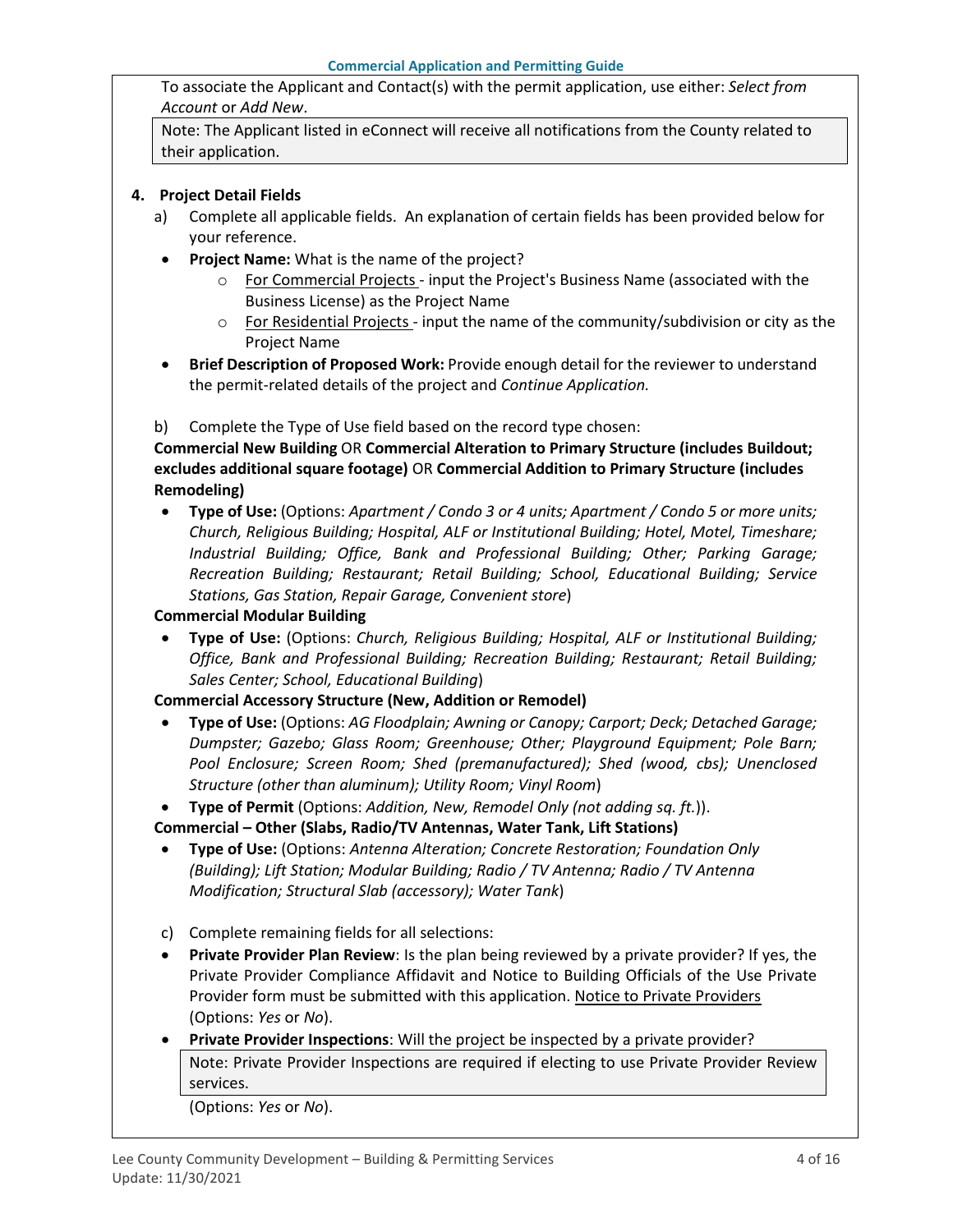- **Will the applicant recycle the construction debris?:** (Options: *Yes* or *No*).
- **Current Use:**
- **Proposed Use:**
- **Estimated Building Square Feet:**
- **Estimated Construction Value:**
- **Impact Fee Credits?:** (Options: *Yes* or *No*).
- **Plans Mastered:** (Options: *Yes* or *No*).
- **Master #:**
- **DO #:** Development Order
- **DO Building Square Footage: [***Commercial New Building ONLY***]**
- **DO Project Name: [***Commercial New Building ONLY***]**
- **Directions:** Provide directions to the property and the specific structure being permitted.
- **5. Attachments/Documents**
	- For Electronic Submittals: In the *Attachments* window, *Add* the required and conditional documents.
	- For Paper Submittals: Provide the completed application, the Owner Builder Disclosure Statement and any other required and conditional documents.

(Use list of documents in Section 3.)

## <span id="page-4-0"></span>**3. Attach Required and Conditional Documents**

*Notice: Lee County may request additional supporting documentation to process the permit. Each permit application is subject to individual evaluation and may require additional reviews (including Fire) that may add time to the review process. Additional restrictions applicable to this property may be found in public records, and there may be additional permits required from other governmental entities such as water management districts, state or federal agencies.*

## **Required Documents**

#### **1. Site Plan**

Include a site plan drawn to scale (1" = 20' or 30' minimum) with a scale legend and north arrow and with an accurate boundary line survey. Submit a site plan that shows:

- Location and project area boundaries of the new construction;
- Size, indicate unit of measurement;
- Location of existing structures on the site;
- Distances from lot lines;
- Established grades and the proposed finished grades of abutting streets; and
- Flood hazard areas, floodways, and design flood elevations for the site.

#### **2. Construction Drawing**

Include plan details which are required for specific types of construction, such as foundations, trusses, roofs, etc. according to the Florida Building Code [A]107.2.6 Site Plan. For a summarized list of these requirements, go to the [Plan Details and Specifications](https://www.leegov.com/dcd/Pages/PRSpecs.aspx) page. (Link: [https://www.leegov.com/dcd/Pages/PRSpecs.aspx\)](https://www.leegov.com/dcd/Pages/PRSpecs.aspx).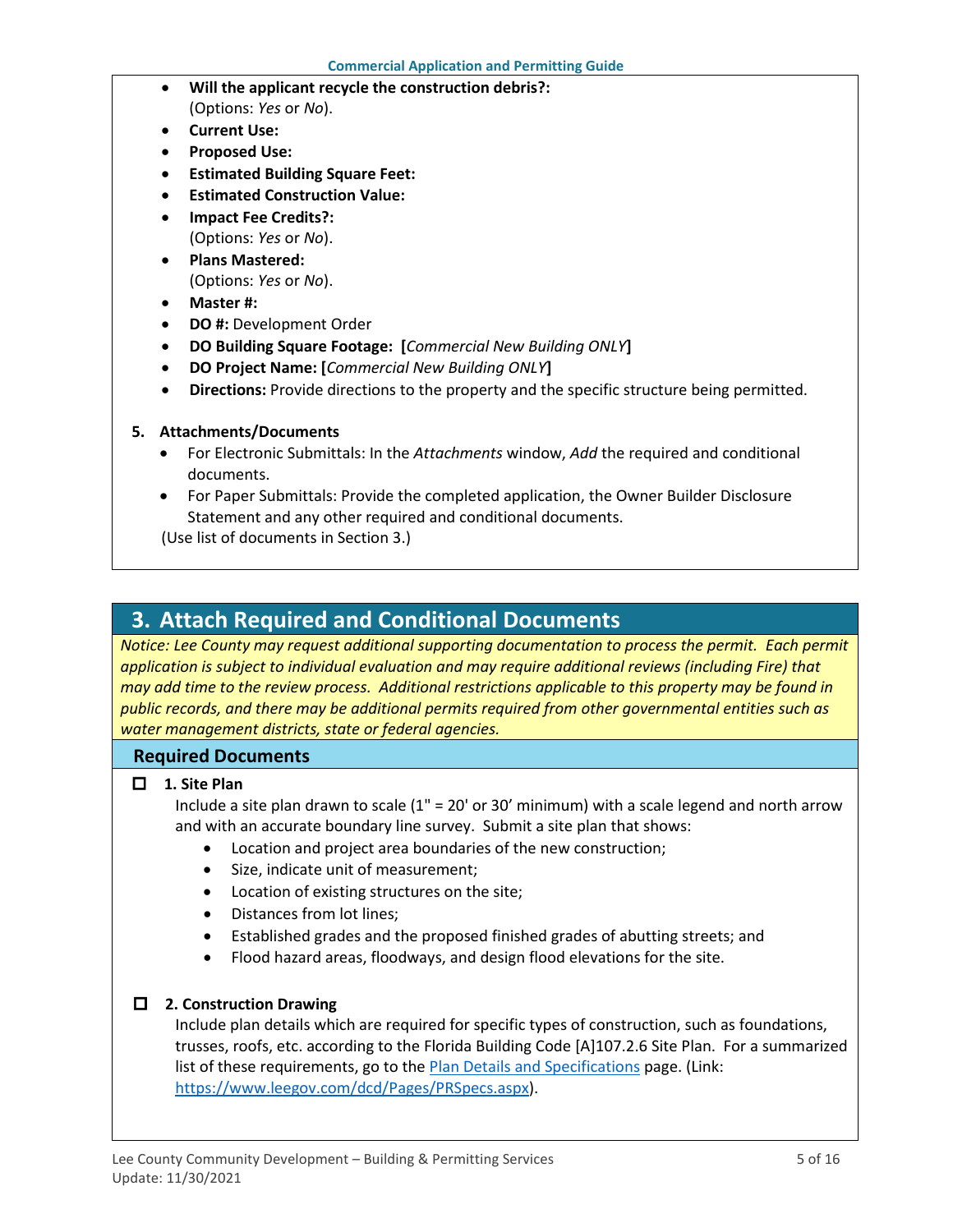For interior remodels, include existing and proposed floor plans, so the plan reviewers and inspectors can see what changes are being made.

For automatic sprinkler systems (NFPA 13 or 13R or 13D or Non-Sprinklered), identify details on the plans. Include compliance verification for a Lee County Development Order (DO) or for specific fire district requirements for the type of construction. Plans must show compliance with State of Florida Administrative Code 61G15-32.

**Tips:** Plans must include all details required for the variations of each commercial construction proposal. Thoroughly consider requirements for plumbing, electric, mechanical or fire related work for any new buildings, additions or build outs. Common omissions include:

- Missing building code analysis;
- Missing fire code analysis (including Fire Flow Test);
- Missing life safety plan;
- Not providing details of all fire rated assemblies; and
- Not providing shop drawings for pre-engineered systems; and
- Not providing product approval numbers; and
- Not meeting accessibility requirements. All new construction must fully comply with accessibility standards of the 2020 Florida Building Code Accessible Design and the Federal Americans with Disabilities Act. If repairs, remodels or other alterations to existing structures are valued at 20% or more of market value, accessibility compliance is required for the entire structure, including sizes of toilet rooms, required clearances for accessible paths and doors, and parking lot striping.

Plans must be prepared by a Florida registered architect or engineer and shall comply with required wind loads and must contain a statement on the plan that the building/structure has been designed according to the current Florida Building Code. The following information related to wind loads must be shown on the construction drawings:

- Ultimate design wind speed and nominal design wind speed
- Risk category
- Wind exposure
- Classification of the applicable enclosure (internal pressure coefficient)
- Design wind pressure to be used for exterior components and cladding
- Geotechnical information
- **Deferred Items** any requested deferred items shall have prior approval by the Building Official as per Florida Building Code 107.3.4.1

## **3. Impact Letter**

Complete and signe[d Impact Letter](https://www.leegov.com/dcd/PermittingDocs/ImpactLetter.pdf) must be submitted with the application. In case a permit expires, is revoked or surrendered before construction or land improvement takes place, the property owner may request a refund of impact fees. The fees will be refunded to the Fee Payer listed on the impact letter.

#### **4. Energy Calculations Documentation**

Submit energy calculations documentation showing that the structure is designed to the current Florida Building Code. Documentatation must be signed, dated and sealed by a Florida registered architect or engineer.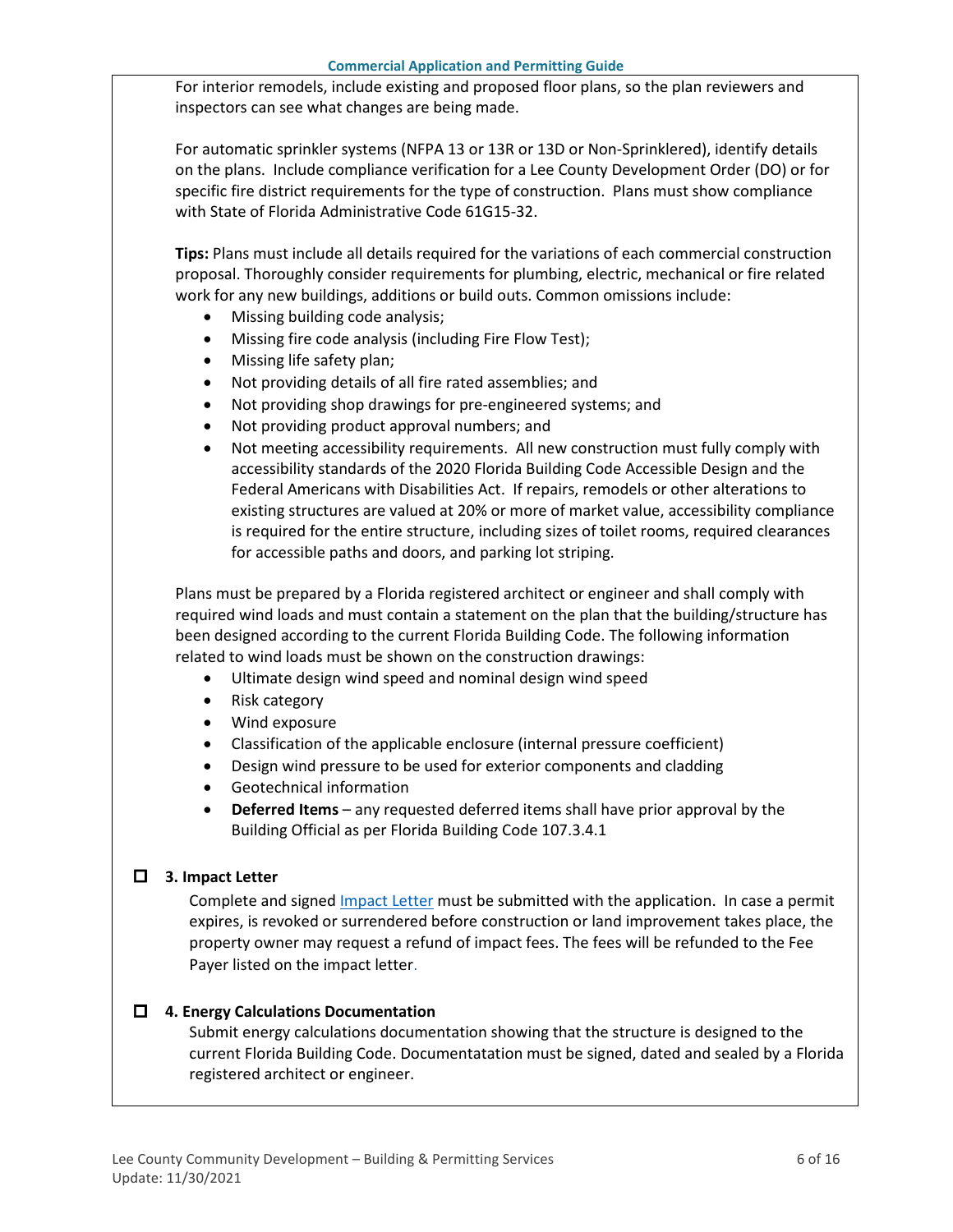## **Conditional Required Documents**

#### **5. No Rise Certificate**

If work is being done within a regulatory Floodway and involves land disturbing activity (e.g. moving dirt), including fill, new construction, substantial improvements, and other development, an analysis is required showing that the proposed work will not increase the base flood elevation. The analysis (known as a No-Rise or No-Impact Certification) is to be submitted, reviewed, and subsequently approved by the Floodplain Administrator. This analysis must be signed and sealed by a Florida licensed engineer and is to be submitted with the Site Plan. Please review this website for more information: <https://www.leegov.com/dcd/flood/firm/zones/regulatoryfloodway/>

To determine if the parcel for your worksite is in a Floodway, go to the LeeSpinS website [\(https://leegis.leegov.com/LeeSpInS/\)](https://leegis.leegov.com/LeeSpInS/); search by STRAP #, Folio ID, Owner, or Address – results returned with icons across the bottom; click on the Flood Info icon; then click on Flood Info to retrieve a report; in the 3<sup>rd</sup> column of the FIRM Floodway row you will see either 'FLOODWAY', 'OUTSIDE FLOODWAY', or the name of a Municipality (such as 'City of Fort Myers'). FLOODWAY means that your parcel is in a Floodway; OUTSIDE FLOODWAY means that your parcel is not in a Floodway; and the municipality name means that you will need to contact that municipality to determine if your worksite is in a Floodway. You may also see a percentage (%) next to FLOODWAY or OUTSIDE FLOODWAY. These numbers show the percentage of the parcel that is in, or out of, the Floodway.

Lee County contact information: (239) 533-8585



Municipality contact information:

- City of Bonita Springs (239) 444-6150
- City of Cape Coral (239) 574-0553
- City of Fort Myers (239) 321-7925
- City of Sanibel (239) 472-3700
- Village of Estero (239) 221-5036
- Town of Fort Myers Beach (239) 765-0202

#### **6. Owner-Builder Disclosure Statement**

If the installer is not using a licensed contractor and will act as an owner-builder, submit an [Owner-Builder Disclosure Statement.](https://www.leegov.com/dcd/PermittingDocs/OwnerBldrDisclosure.pdf)

#### **7. Development Order Review Information**

If a proposed new building is commercial, industrial, or multi-family, a development order (DO) or limited development order (LDO) is required. A construction permit can be submitted concurrently with a DO or an LDO; however, a construction permit can not be issued until the DO or LDO has been approved. The DO or LDO may include requirements for our Architectural Review Committee to meet appropriate guidelines. Contact Development Services at (239) 533-8585.

If proposed work is part of an approved development order (DO or LDO), provide one (1) copy of the approved DO plans.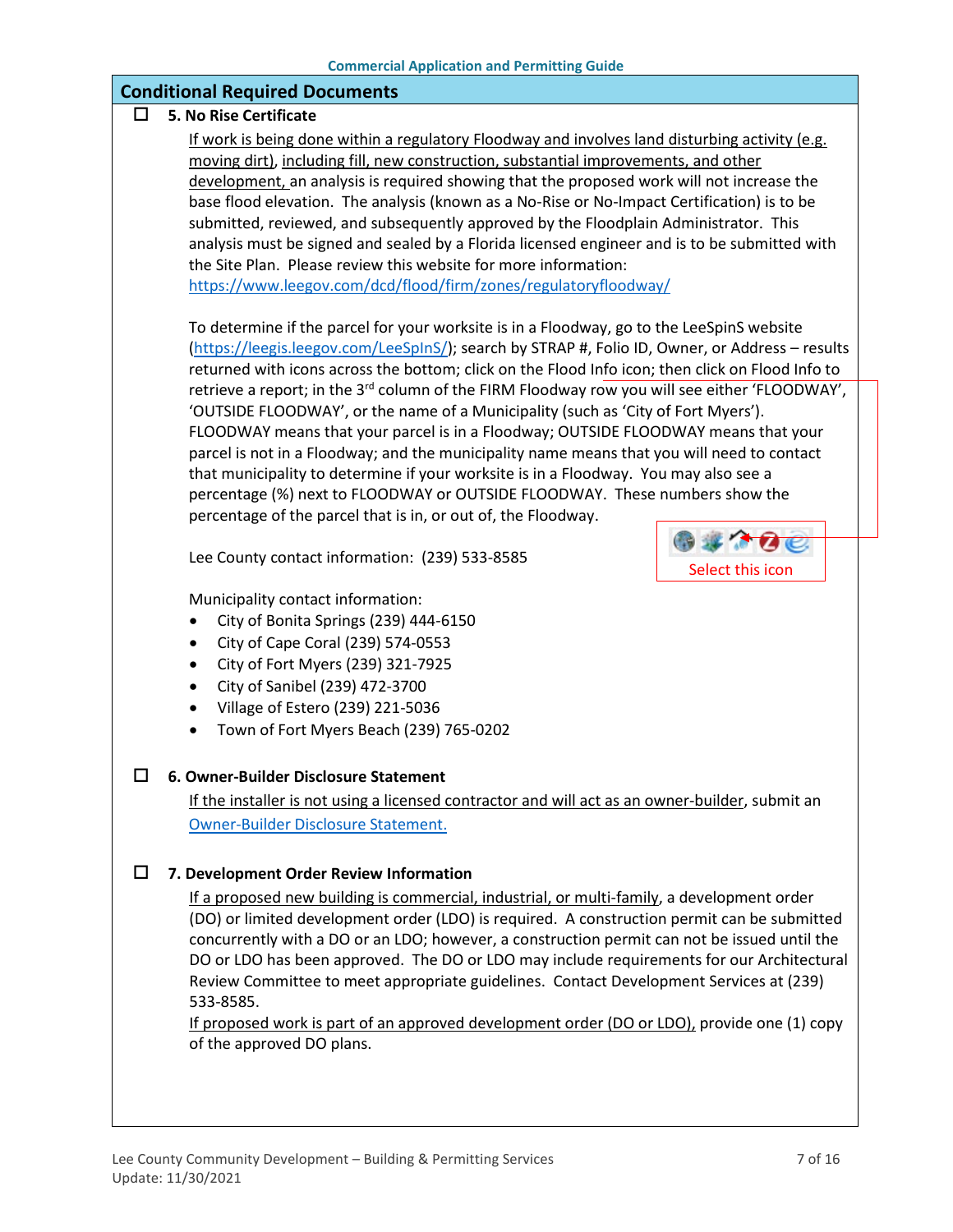#### **8. Proof of Ownership**

If the ownership information on the permit application does not match the property owner information on the Lee County Property Appraiser's website [\(http://www.leepa.org\)](http://www.leepa.org/), submit proof of ownership, for example, a recorded Warranty Deed.

#### **9. Asbestos Affidavit**

If Asbestos is present in any component, revie[w Florida DEP's Asbestos requirements](https://floridadep.gov/sites/default/files/Asbestos%20Presentation%20for%20Contractors%202019_rk.pdf) and submit the [Lee County Asbestos Affidavit](https://www.leegov.com/dcd/PermittingDocs/AsbestosAffidavit.pdf).

## **10. Product Approval Numbers**

If you are using a product described in Florida Administrative Code (FAC) 61G20-3.001 including windows, doors, garage doors, shutters, overhead doors, pre-engineered soffits, panel walls, roofing, skylights, structural components, pre-engineered roof access hatches, EFIS, etc., you must submit as part of the permit application package the product approval numbers from the Florida Department of Business and Professional Regulations or Miami Dade N.O.A.

To assist with Product Approval Numbers, here are the [Florida Building Code](https://floridabuilding.org/pr/pr_default.aspx) and the [Miami-](file://lee-county-fl.gov/fileserver/SharedDrive/County%20Administration/DATA/ADMIN/PerfAnalytics/Project%20Management/DCD%20Ops%20Review/Permitting/Draft%20Permitting%20Checklists/Edited%20Guides/-%09http:/www.miamidade.gov/building/pc-search_app.asp)[Dade County Product Approval](file://lee-county-fl.gov/fileserver/SharedDrive/County%20Administration/DATA/ADMIN/PerfAnalytics/Project%20Management/DCD%20Ops%20Review/Permitting/Draft%20Permitting%20Checklists/Edited%20Guides/-%09http:/www.miamidade.gov/building/pc-search_app.asp) search links.

**Tip**: Provide only the specific Product Approval number, **INCLUDING the number after the decimal point**. Applicants should ensure that the Product Approval to be used is for the site conditions (wind speed, exposure, etc.) and that the product will be installed as detailed in the approval document.

#### **11. Threshold Building Affidavit**

If the building is greater than three stories or 50 feet in height; or has an assembly occupancy classification which exceeds 5,000 square feet in an area or an occupancy content of greater than 500 people, then it is a threshold building and the affidavit must be completed. A Threshold Building Affidavit is not required for a non-structural interior renovation. [Threshold Building Affidavit](https://www.leegov.com/dcd/PermittingDocs/Threshold.pdf)

#### **12. Flame Retardant Certificates**

If any fabric is being used, submit Flame Retardant Certificates for that fabric.

## **13. Deck Plan**

If the project includes a deck, construction plan details must include:

- Live load;
- Guard rails if the walking surface exceeds 30 inches above another walking surface;
- Stairs and handrail details; and
- Supports and anchors.

## **14. Permission Letter from Owner / HOA**

If the project is being done by a tenant or on property regulated by a home owners association, submit a letter verifying that the owner or HOA has granted permission to proceed. It must include:

- Address of the project site;
- Type of work/permit that is being requested;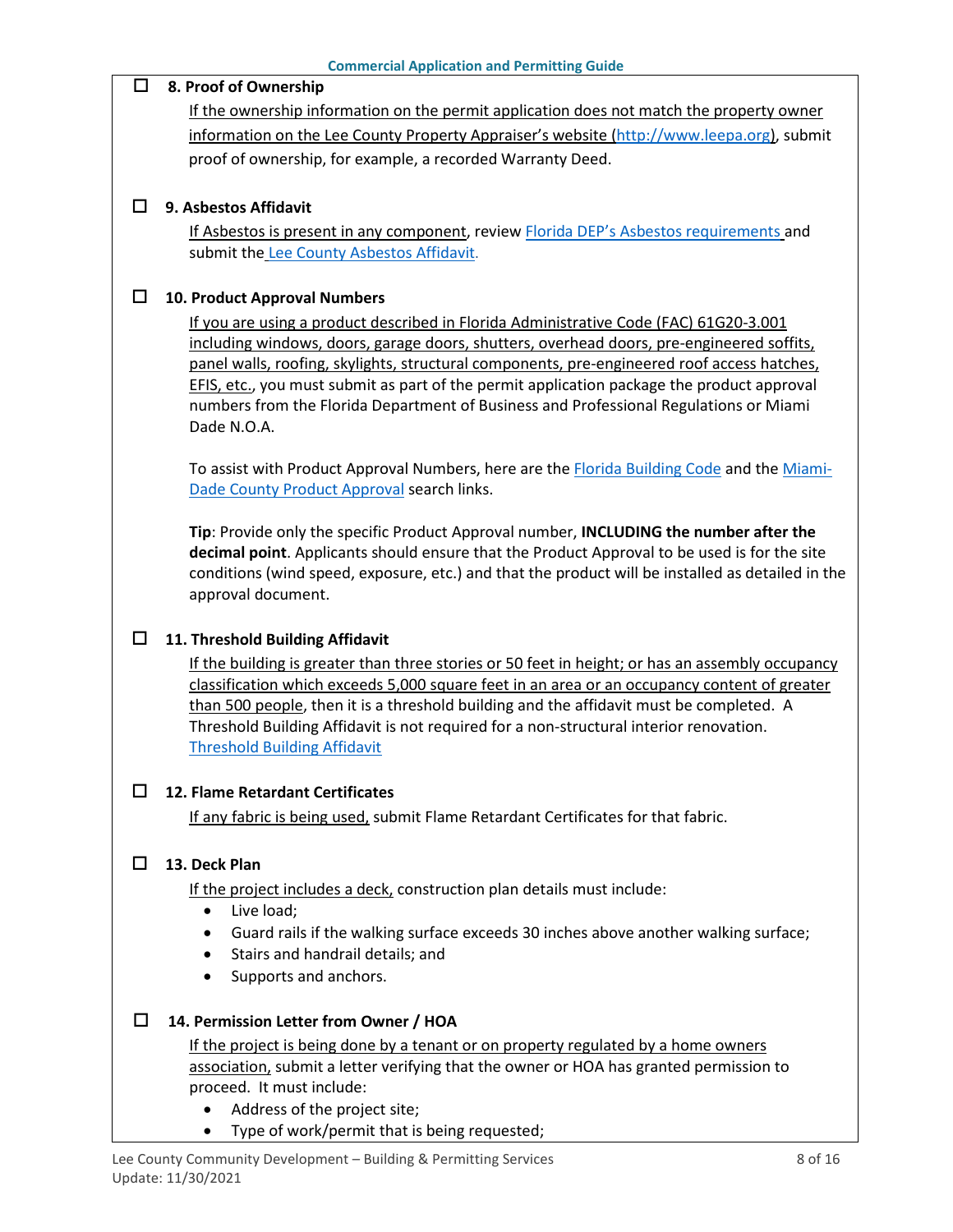- Statement that the owner or HOA approves of the work/permit to be done and gives permission to the tenant/contractor to do the work;
- Permit number if already available; and
- Signature of property owner or authorized HOA official.

**Tip**: Condo or homeowner associations usually have their own form for this permission process.

## **15. Flood Design Data**

If construction takes place in whole or in part in a FEMA-designated Special Flood Hazard Area, Florida Building Code Sections 1612.3 and 1612.5 require applicants to document that specific design elements are referenced to the elevation datum on the community's Flood Insurance Rate Map (FIRM). This information shall be shown regardless of whether flood loads govern the design of the building. References include:

- Flood design class assigned according to ASCE 24;
- In flood hazard areas other than coastal high hazard areas or coastal A zones, the elevation of the proposed lowest floor, including the basement;
- In flood hazard areas other than coastal high hazard areas or coastal A zones, the elevation to which any nonresidential building will be dry floodproofed;
- In coastal high hazard areas and coastal A zones, the proposed elevation of the bottom of the lowest horizontal structural member, including the basement.

**Tip**: Lee County offers a [Find my Flood Zone](https://www.leegov.com/dcd/flood) app for parcels in unincorporated Lee County. Go t[o https://www.leegov.com/dcd/flood.](https://www.leegov.com/dcd/flood)

## **16. Manufacturer's Modular Buildings Plan and Manufacturer's Approval Letter**

If the structure is a modular building, submit the Manufacturer's signed and sealed [State of](https://www.floridabuilding.org/mb/mb_plan_srch.aspx)  [Florida](https://www.floridabuilding.org/mb/mb_plan_srch.aspx) approved Plan and a valid Manufacturer's Approval Letter.

**Tip:** Letter must include signed, dated and sealed foundation plans, and construction details for stairs or accessible ramps.

Paper submission must include three (3) signed and sealed copies.

## **17. Mastered Plans Intention Letter**

If plans are intended to be mastered, the engineer or architect shall indicate by a sealed letter or statement on the plans indicating approval of the repetitive use of the plans for permitting. If permit is a caseby-case, an approval (by letter from the architect or engineer) specific to each application is required for permitting. If the building will be built in a flood zone, the design professional must detail how it will comply with flood regulations.

## **18. Well Permit or Natural Resources Letter**

If a well will be used, a copy of the well permit must be submitted at time of application. A final well inspection must be obtained prior to Certificate of Occupancy. If the project involves an existing well , a letter from Natural Resources is required at time of application. Natural Resources is located at 1500 Monroe St., Fort Myers, FL. 33901; Phone: (239) 533-8114

## **19. Septic Permit and Percent Test**

If a project involves a septic system is to be used, a copy of the septic permit and percent test must be submitted at time of application. A final septic inspection is required prior to Certificate of Occupancy. If the project involves an existing septic system , a letter from the Health Department is required stating their approval for the new structure at time of submittal. The Health Department is located at 2295 Victoria Ave., Fort Myers, FL. 33901; Phone: (239) 690-2100.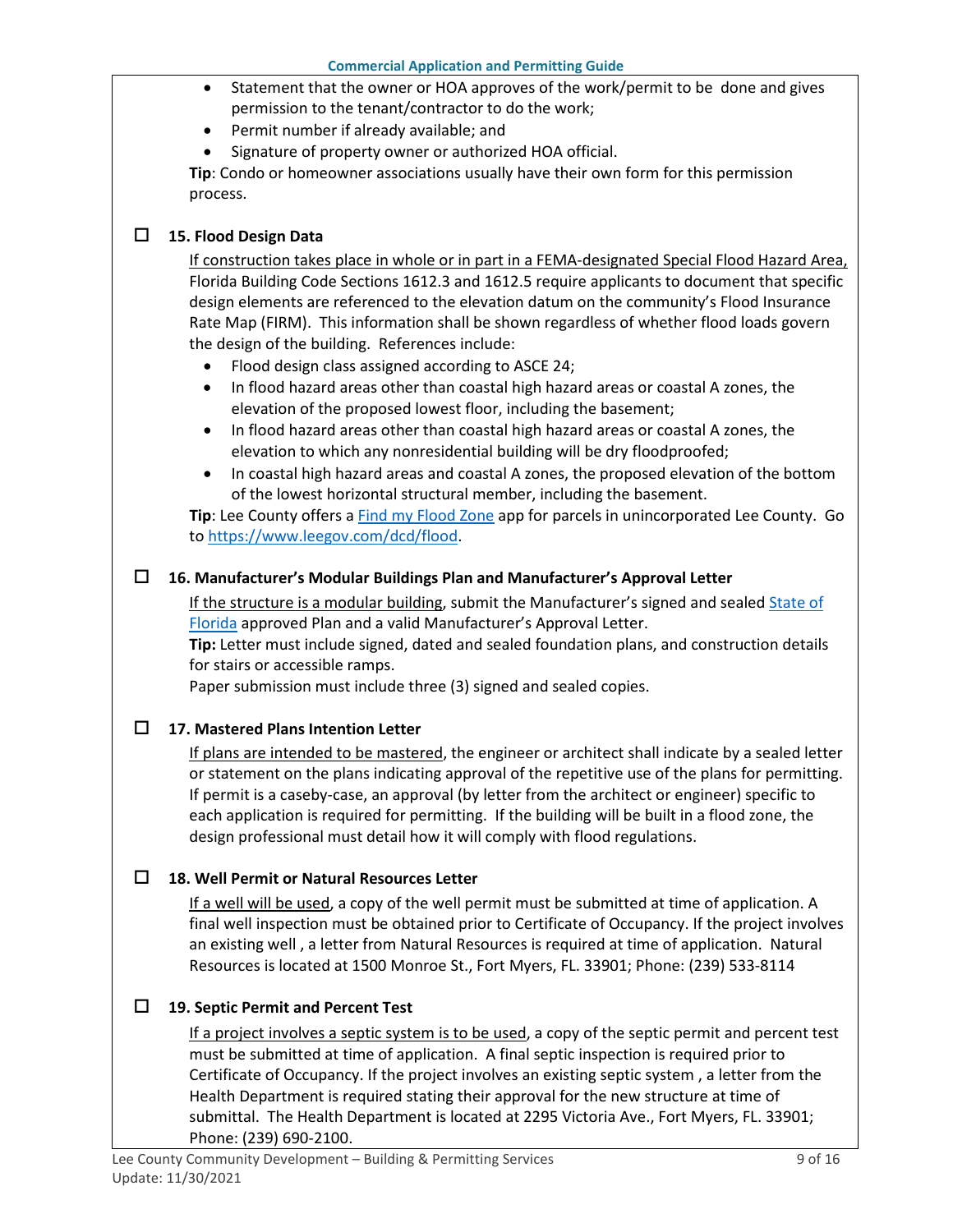#### **20. Approvel from DBPR (Department of Business and Professional Regulation)**

If the project involves food products, it must be approved by the Department of Business & Professional Regulation (DBPR) Hotels and Restaurants. For more information, go to DBPR Online Services. A final health inspection is required prior to Certificate of Occupancy. Our plans for construction do not require any approvals from their division.

#### **21. Coastal Compliance Documentation**

If the construction is located in a coastal area with specific limitations under The Lee County Land Development Code, Chapter 14, Article II, Division 2, Sea Turtles and/or Chapter 6, Article III Coastal Construction Code, and Article IV Flood Hazard Reduction, the architect or engineer must provide a statement of compliance related to the applicable code sections. If the project is seaward of the Coastal Construction Line (CCL), a DEP 'notice to proceed' will be required.

#### **22. Historical Architectural Review.**

If the project is within a Historic District or is a Designated Historic Property, follow the regulations for [Designated Historic Districts](https://www.leegov.com/dcd/planning/hp/histdistricts) on the Lee County website. Please contact [DCDHistoric@leegov.com](mailto:DCDHistoric@leegov.com) if you have questions.

#### **23. Vegetation Permit**

If the project is within unincorporated Lee County and on over 5 acres, or on Pine Island and on over 2 acres or on any barrier island, a permit is required for the removal of vegetation to protect endangered species. For more information, please review the [Environmental Sciences](https://www.leegov.com/dcd/es) section of the website an[d Application Information and Authorization Letter.](https://www.leegov.com/dcd/es/apps) Please contact [PODEnvVeg@leegov.com](mailto:PODEnvVeg@leegov.com) if you have questions.

#### **24. Additional Permits**

If additional permits are required by Plan Review, you will be informed by the Building and Permitting Department.

#### **25. Notice of Commencement**

If project value is \$2,500 or more, submit the completed [Notice of Commencement](https://www.leegov.com/dcd/PermittingDocs/NoticeofCommencement.pdf) to the Lee County Clerk of Court to provide notice that improvement will be made to a real property. **Permit cannot be issued until this notice is recorded with the Lee County Clerk of Court.** 

**Tip:** Complete this as soon as possible; the lack of a Notice of Commencement submission commonly holds up issuance of the permit.

#### **26. Envelope Leakage (Blower Door) Test Report**

If energy testing is required, then the dwelling will be tested for air leakage rates. This test will need to occur prior to the Certificate of Occupancy being issued. Blower Door Test [Report.](https://www.leegov.com/dcd/PermittingDocs/BlowerDoorTestReport.pdf)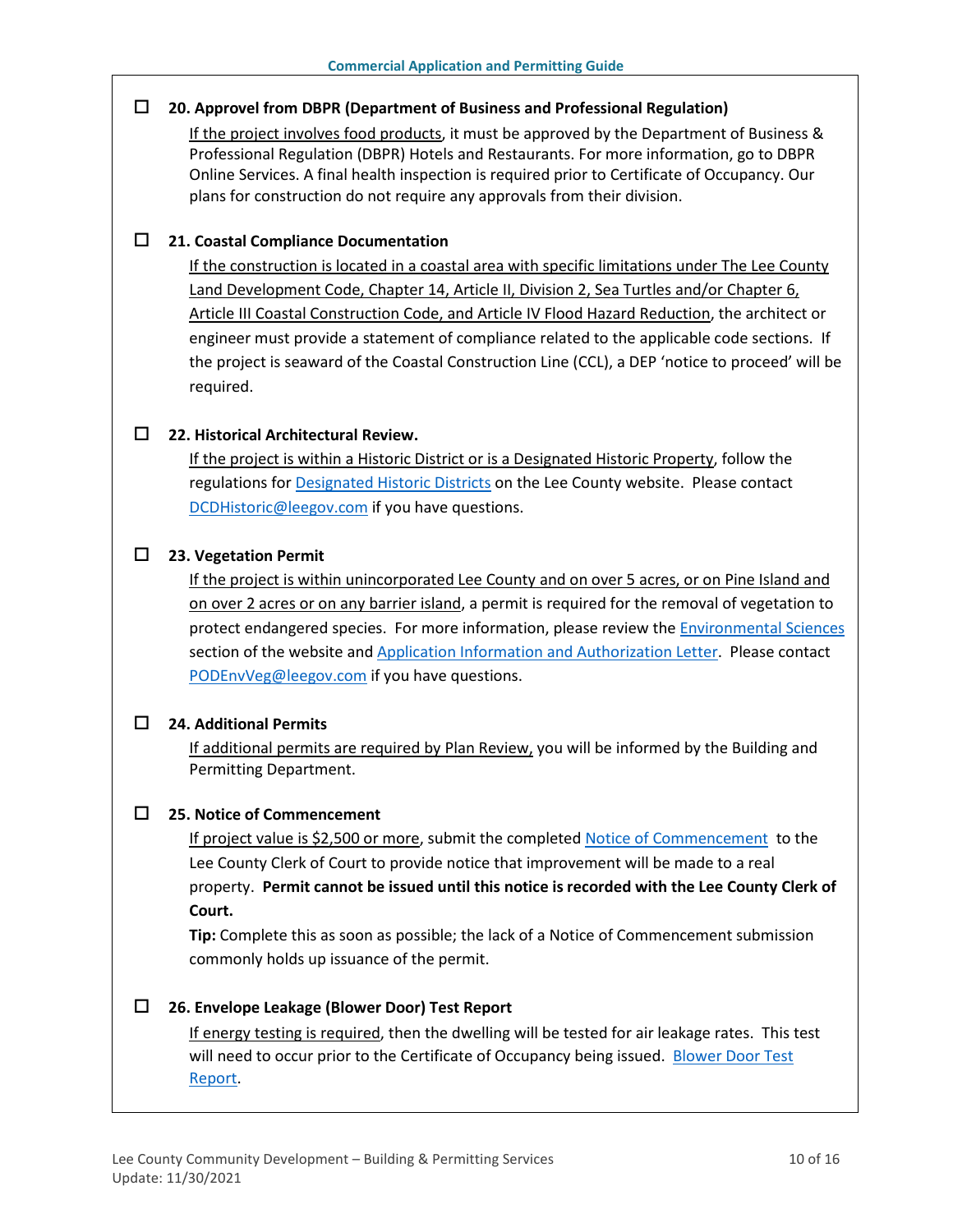## <span id="page-10-0"></span>**4. Understand the Review Process and Track Your Application Completeness Check**

When the application package is first received, it is reviewed for completeness to determine that the general application is complete and that all required documents, signatures, and seals are attached. If the package is incomplete, the applicant must provide missing information before the application package can be forwarded for review.

### **Application Review and Tracking**

Complete applications are forwarded to multiple functional areas for review.

- eConnect applications can be reviewed simultaneously by the required reviewers.
- Paper applications are reviewed by one person at a time and must be physically handed off among the required reviewers.

Applicants can use [eConnect](https://accelaaca.leegov.com/aca/) at any time to track the progress of the application record through the process, for both Electronic and Paper submittals.

**eConnect Instructions:** Search for your permit application using *My Records*, the *Global Search* or the *Search Applications* under the *Permitting* menu. Click on the record number for your permit application to see the Record Status, Conditions and Record Details.

#### **Notice of Rejection**

If applicable, the final reviewer consolidates all comments and an email notice is sent to the applicant.

**Rejection Notice:** A rejection notice will be sent to the applicant with specific points of failure that must be corrected and resubmitted for approval. The notice will provide direction related to the requirements for resubmitting a complete set of plans (with changes clouded) or individual sheets. Applicants have 30 days to address the points of failure and to resubmit information and documentation. A cover letter addressing the points of failure is required with the resubmittal.

- **Resubmitting an Application via eConnect:** To update the required information and to ensure correct versioning in eConnect, **attachments that are resubmitted should have the same file name as the original.**
- **Resubmitting a Paper Application:** Bring updated documentation to the first floor of the Lee County Public Works Building, 1500 Monroe St., Fort Myers, FL 33901.

#### **Notice of Approval**

**File Verification - Notification**: Staff completes a final document review to determine any outstanding documents and invoice all applicable fees. The "Ready Sheet" outlining outstanding fees and required documents is emailed to the applicant.

## <span id="page-10-1"></span>**5. Receive Your Permit**

Applicants who applied electronically may access their permit(s) and approved plans from [eConnect.](https://accelaaca.leegov.com/aca/)

**eConnect Instructions:** Search for your permit application using *My Records*, the *Global Search* or the *Search Applications u*nder the *Permitting* menu. Click on the record number for your permit application and select *Attachments.* All documents will be listed. Choose the *Actions*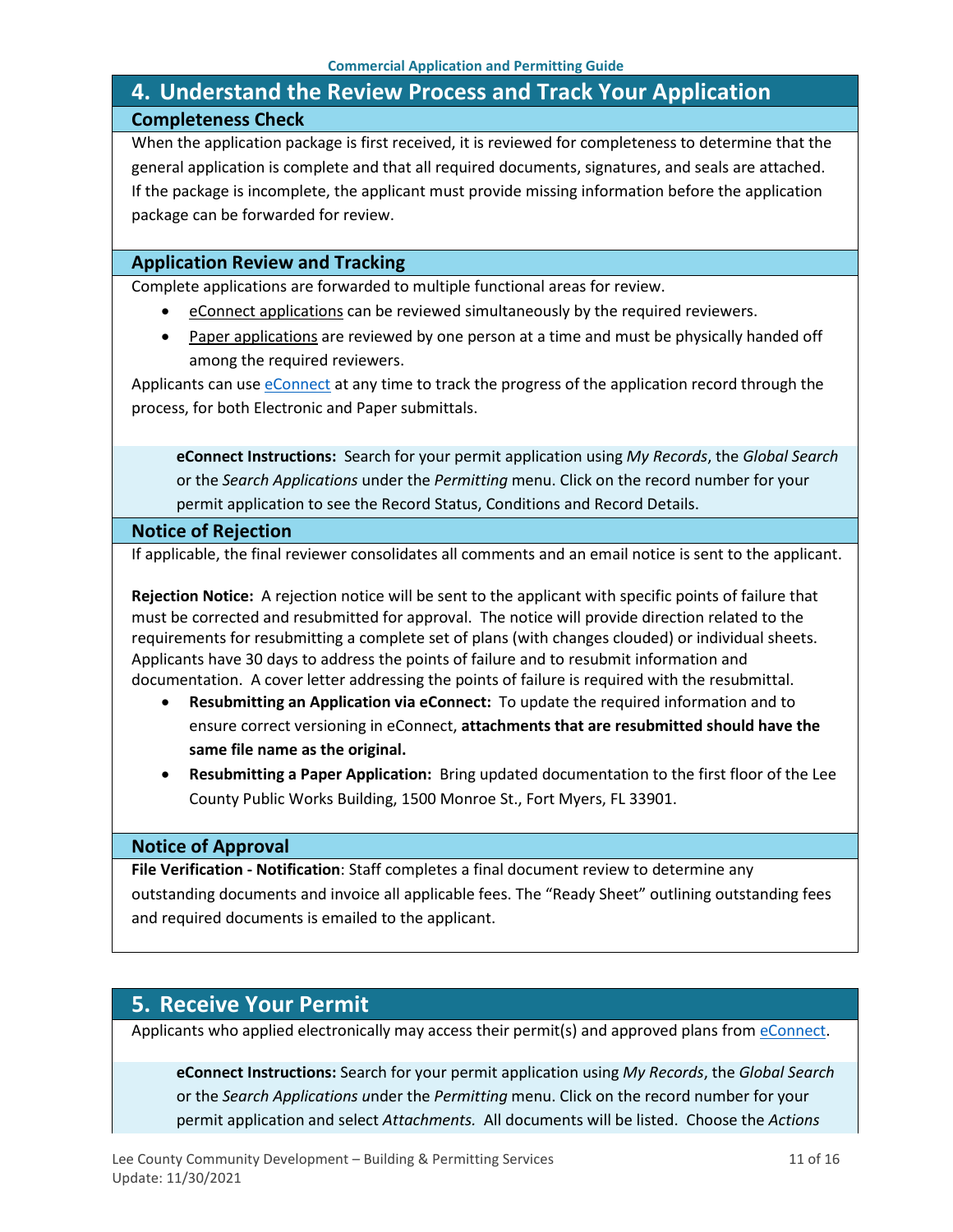#### **Commercial Application and Permitting Guide**

#### drop-down to review document details. Click on the document name to open or save.

For Paper Applications: The permit and approved plans are issued in person at the Lee County Public Works Building, 1500 Monroe St., Fort Myers, FL 33901.

Note: Owner-Builders are required by Florida Statute to **personally appear** at the Lee County Public Works Building, 1500 Monroe St., Fort Myers, FL 33901 to sign for the building permit regardless of how it was submitted.

Issued permits must pass at least one inspection within 180 days from issuance or the permit will expire.

## <span id="page-11-0"></span>**6. Pay Your Fee(s)**

All payments must be received prior to scheduling an inspection.

## **Payment Options:**

- Make payments through **eConnect**
- Deliver the payment in person to the Lee County Public Works Building, 1500 Monroe St., Fort Myers, FL 33901
- Make a credit card payment by phone, 239-533-8997, option \*.

**Cash is not accepted**; please pay by credit/debit card, check, eCheck, or money order.

**eConnect Instructions:** Search for your permit application using *My Records*, the *Global Search,* or the *Search Applications* under the *Permitting* menu. Click on the record number for your permit application, select the menu option for *Payments* >> *Fees,* then click *Pay Fees* button, review fees, select *Continue Application*, enter your payment information and click *Submit Payment*.

## <span id="page-11-1"></span>**7. Request Inspection(s)**

Reference the issued permit for a list of the required inspections.

When ready, applicants may request inspections through [eConnect,](https://accelaaca.leegov.com/aca/) as well as by calling the [Automated Inspection System,](https://www.leegov.com/dcd/BldPermitServ/Insp/AutoInsp) 239-533-8997.

The Permit, Approved Plans and Manufacturers' Specifications are required to be onsite during the inspection.

**eConnect Instructions:** Search for your permit application using *My Records*, the *Global Search,* or the *Search Applications* under the *Permitting* menu. Click on the record number for your permit application, select *Inspections* then select the *Schedule or Request an Inspection* button, select the inspection(s) from the list and *Continue.* Select the date and verify the contact and location information, then click *Finish.*

## **Common Inspections Include:**

**New Buildings, Modular Buildings, Addition-Including Remodeling, Remodel Only**

101 Foundation/Footing

102 Floor/Slab

103 Tie Beam

104 Columns/Pilings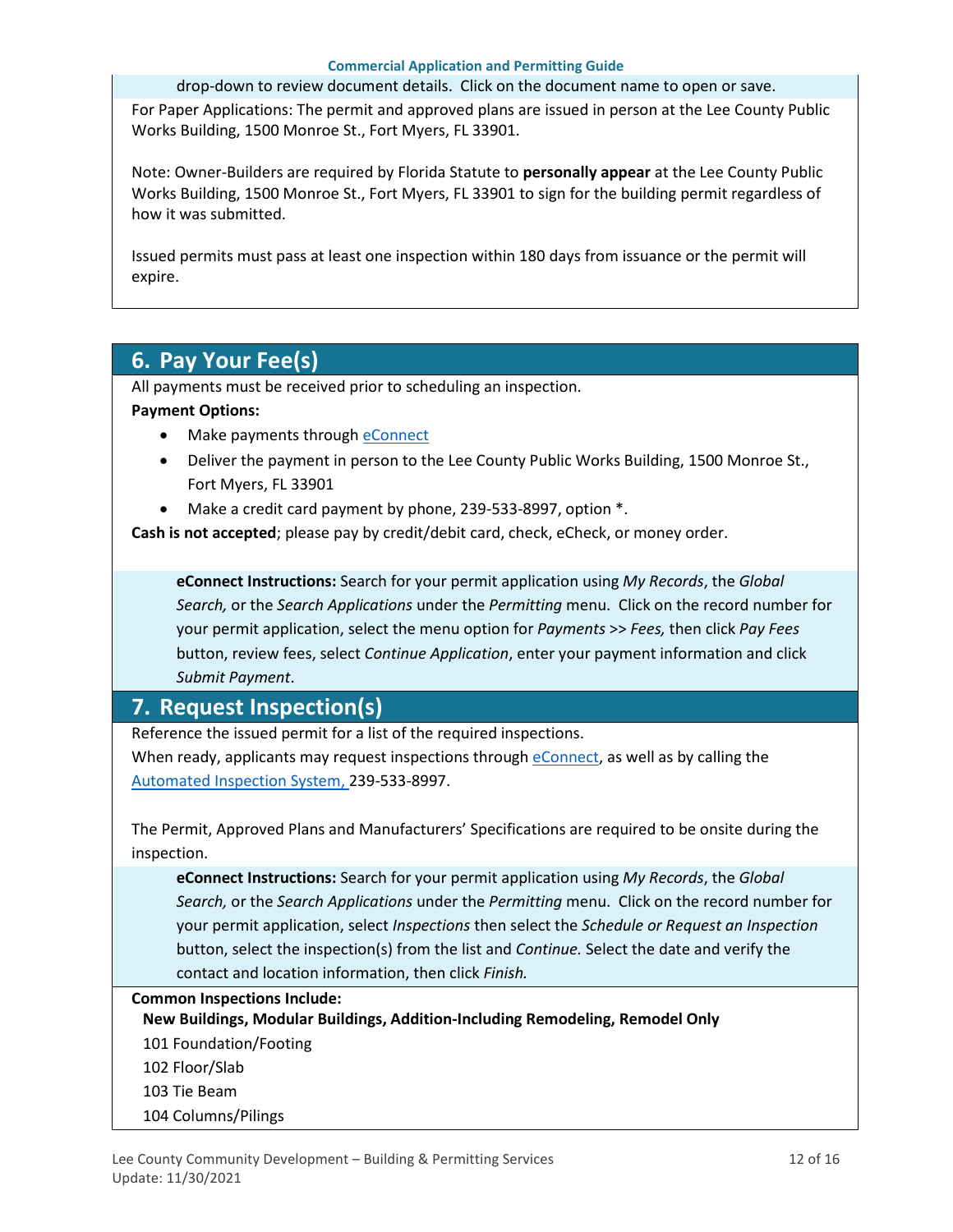130 Sheathing/Straps/Eng 105 Rough Framing 107 Insulation 110 Soffit/Siding/Wall Covering 106 Final Structural/Building 902 Fire Any applicable Mechanical, Electrical, or Plumbing (MEP) Inspections and/or Roof Inspections

### **Commercial Application (Accessory Structure)**

#### **Awning**

115 Awning Final 902 Fire

#### **Canopy**

101 Foundation/Footing 106 Final Structural/Building 902 Fire

#### **Carport**

101 Foundation/Footing 112 Aluminum Final

#### **Deck**

101 Foundation/Footing 105 Rough Framing 106 Final Structural/Building 902 Fire

#### **Detached Garage, Other**

101 Foundation/Footing 102 Floor/Slab 103 Tie Beam 104 Columns/Pilings 130 Sheathing/Straps/Eng 105 Rough Framing 107 Insulation 110 Soffit/Siding/Wall Covering 106 Final Structural/Building 902 Fire

#### **Dumpster**

101 Foundation/Footing 102 Floor/Slab 103 Tie Beam 106 Final Structural/Building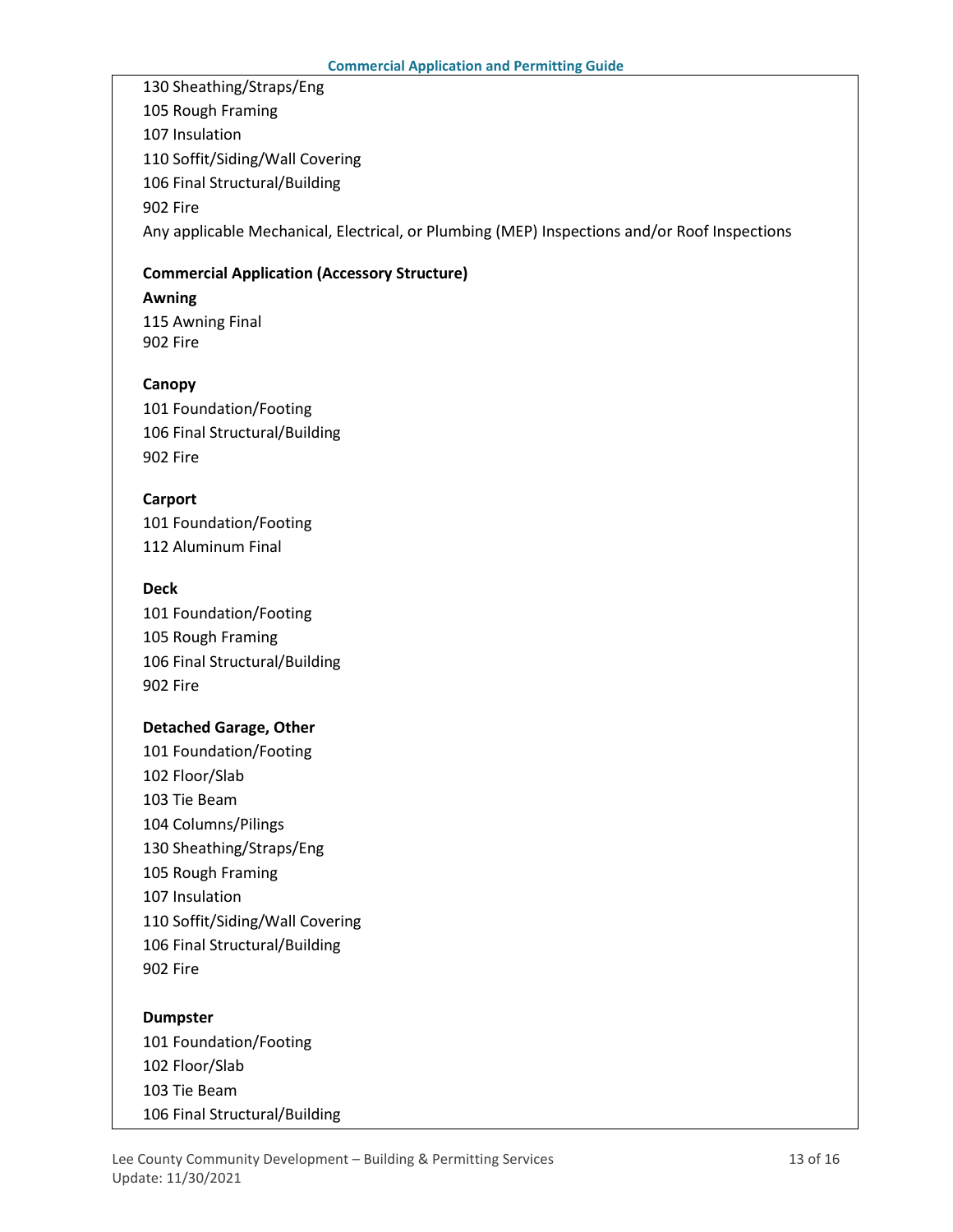### **Playground Equipment**

101 Foundation/Footing 102 Floor/Slab 106 Final Structural/Building

#### **Gazebo**

101 Foundation/Footing 102 Floor/Slab 103 Tie Beam 104 Columns/Pilings 130 Sheathing/Straps/Eng 105 Rough Framing 110 Soffit/Siding/Wall Covering 106 Final Structural/Building

#### **Glass Room, Greenhouse**

101 Foundation/Footing 102 Floor/Slab 105 Rough Framing 106 Final Structural/Building 902 Fire

#### **Pole Barn**

101 Foundation/Footing 102 Floor/Slab 103 Tie Beam 130 Sheathing/Straps/Eng 105 Rough Framing 106 Final Structural/Building 902 Fire

## **Pool Enclosure**

112 Aluminum Final

#### **Screen Room**

101 Foundation/Footing 102 Floor/Slab 112 Aluminum Final

#### **Shed (premanufactured)**

101 Foundation/Footing 102 Floor/Slab

117 Shed Final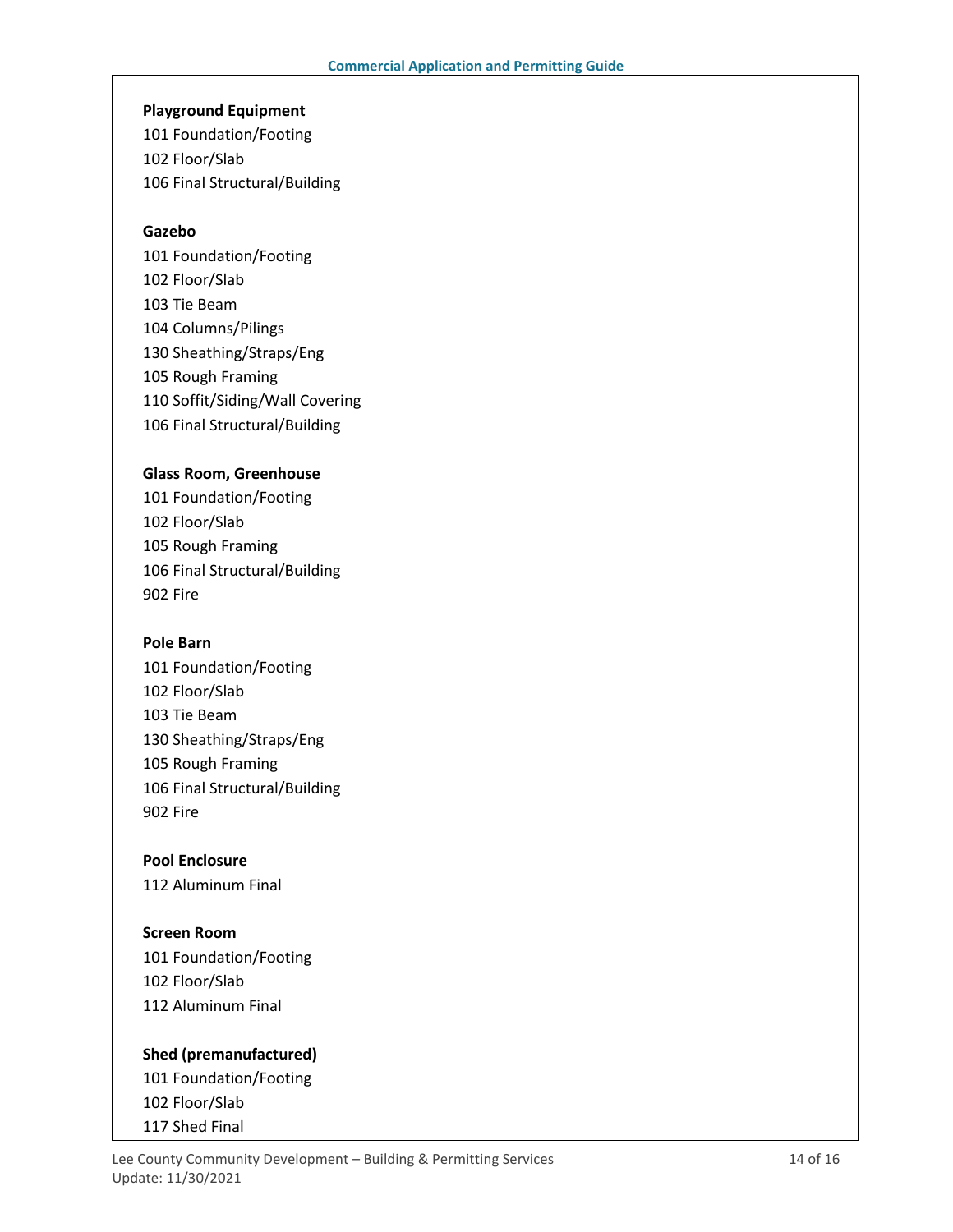#### **Shed (wood, cbs)**

- 101 Foundation/Footing
- 102 Floor/Slab
- 103 Tie Beam

130 Sheathing/Straps/Eng 105 Rough Framing

110 Soffit/Siding/Wall Covering

106 Final Structural/Building

### **Utility Room, Vinyl Room**

101 Foundation/Footing 102 Floor/Slab 103 Tie Beam 130 Sheathing/Straps/Eng 105 Rough Framing 110 Soffit/Siding/Wall Covering 106 Final Structural/Building 902 Fire

#### **Modular Building**

101 Foundation/Footing 102 Floor/Slab 103 Tie Beam 104 Columns/Pilings 105 Rough Framing 106 Final Structural/Building 113 Tie Down 902 Fire

#### **Concrete Restoration / Helical Piers**

106 Final Structural/Building (This inspection is not performed by Lee County. An Engineer's Report must be sent to the Lee County Inspector's Office at [inspectors@leegov.com](mailto:inspectors@leegov.com) for approval.)

**Foundation Only (Building)** 106 Final Structural/Building

## **Structural Slab (accessory)**

106 Final Structural/Building

## **Radio / TV Antenna**

101 Foundation/Footing 102 Floor/Slab 106 Final Structural/Building